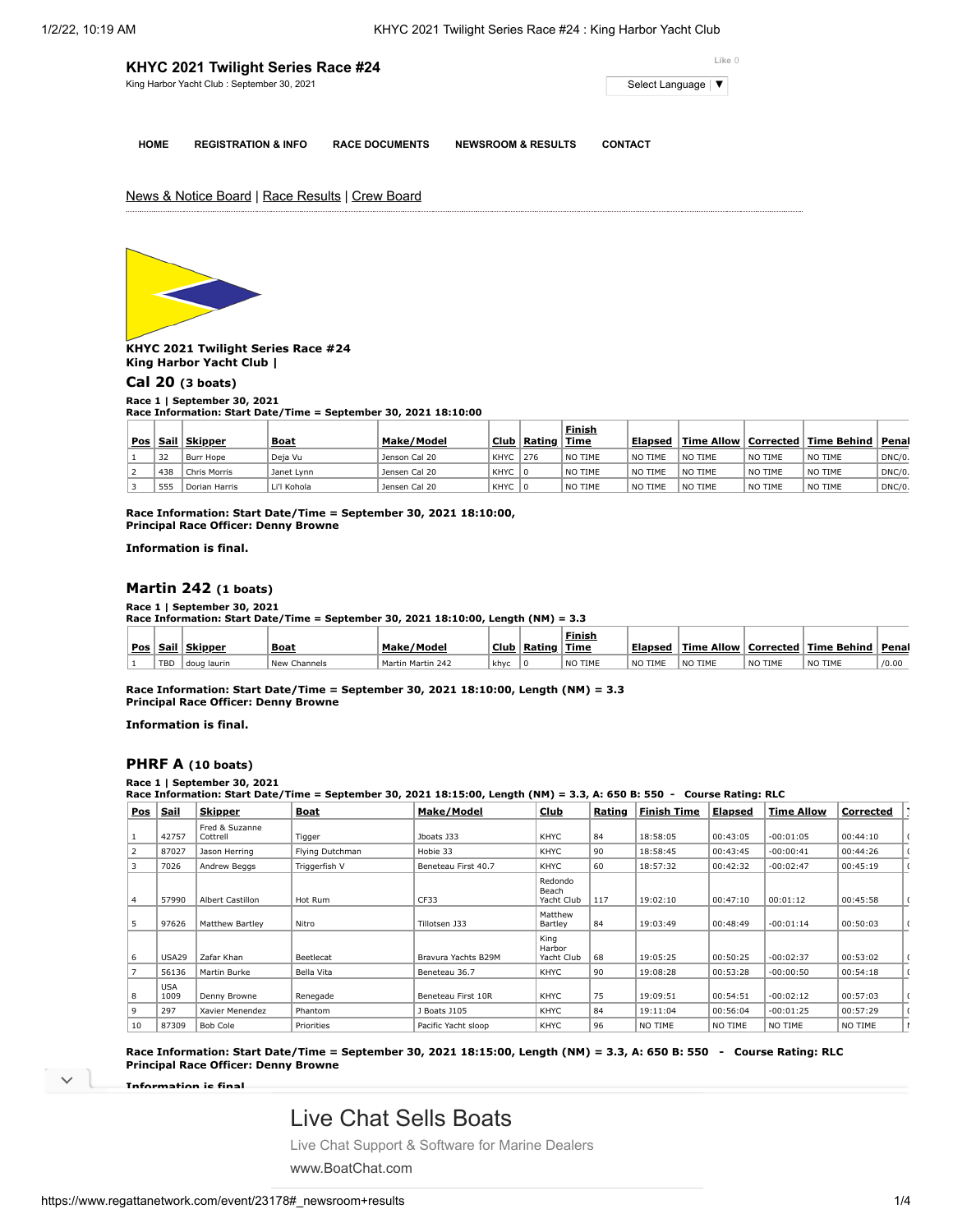1/2/22, 10:19 AM KHYC 2021 Twilight Series Race #24 : King Harbor Yacht Club

|  | 97850 | Don souther             | No Wav!!     | $-B-25$<br>R-cinc R-                          | KHYC          | 138<br>⊥⊃∪      | 19:02:09 | 00:52:09 | 00:02:53 | 00:49:16 | 00:00:00 |
|--|-------|-------------------------|--------------|-----------------------------------------------|---------------|-----------------|----------|----------|----------|----------|----------|
|  | 87358 | Waterfront<br>Education | Sunday Flyer | $M \sim r+$<br>, M <sub>24</sub> <sup>*</sup> | KHYC.<br>SHYC | 1E <sub>0</sub> | 19:06:09 | 00:56:09 | 00:04:01 | 00:52:08 | ∴ירחים ` |

**Race Information: Start Date/Time = September 30, 2021 18:10:00, Length (NM) = 3.3, A: 650 B: 550 - Course Rating: RLC Principal Race Officer: Denny Browne**

**Information is final.**

### **[V-Fleet](https://www.regattanetwork.com/clubmgmt/applet_race_scores_khyc.php?regatta_id=23178&race_num=1) (2 boats)**

**Race 1 | September 30, 2021**

|          | Race Information: Start Date/Time = September 30, 2021 18:05:00, Length (NM) = 3.3, A: 650 B: 550 - Course Rating: RLC |                                        |                    |                     |      |        |             |          |                   |             |              |
|----------|------------------------------------------------------------------------------------------------------------------------|----------------------------------------|--------------------|---------------------|------|--------|-------------|----------|-------------------|-------------|--------------|
| Pos Sail |                                                                                                                        | <b>Skipper</b>                         | <b>Boat</b>        | Make/Model          | Club | Rating | Finish Time | Elapsed  | <b>Time Allow</b> | l Corrected | ∣Time Behind |
|          |                                                                                                                        | John/Bob<br>27432   Mitchell/Mackenzie | Oliver             | Schock Santana 27   | Khyc | 201    | 19:03:05    | 00:58:05 | 00:07:49          | 00:50:16    | 00:00:00     |
|          |                                                                                                                        | 56384   Michael Devine                 | MEIMI <sub>2</sub> | Columbia Challenger | KHYC | 275    | NO TIME     | NO TIME  | NO TIME           | NO TIME     | NO TIME      |

**Race Information: Start Date/Time = September 30, 2021 18:05:00, Length (NM) = 3.3, A: 650 B: 550 - Course Rating: RLC Principal Race Officer: Denny Browne**

**Information is final.**

#### **[H-Fleet](https://www.regattanetwork.com/clubmgmt/applet_race_scores_khyc.php?regatta_id=23178&race_num=1) (10 boats)**

#### **Race 1 | September 30, 2021**

**Race Information: Start Date/Time = September 30, 2021 18:05:00, Length (NM) = 2.8 - Course Rating: RLC**

| <b>Pos</b>     | <u>Sail</u> | <b>Skipper</b>   | Boat          | Make/Model           | Club                            | Rating | Finish Time | <u>Elapsed</u> | <b>Time Allow</b> | Corrected | <b>Time Be</b> |
|----------------|-------------|------------------|---------------|----------------------|---------------------------------|--------|-------------|----------------|-------------------|-----------|----------------|
|                | 36039       | Lucien Hall      | Coeur de Lion | NY NY36              | <b>SHYC</b>                     | 387    | 18:56:37    | 00:51:37       | 00:18:04          | 00:33:33  | 00:00:00       |
| $\overline{2}$ | 2201        | John Cove        | SLOOP JOHN B  | J Boats j/24         | Port<br>Royal YC 438            |        | 19:00:45    | 00:55:45       | 00:20:26          | 00:35:19  | 00:01:46       |
| 3              | 523         | Jill Alstott     | Arrogante     | Jboat J24            | <b>RBYC</b>                     | 424    | 19:06:16    | 01:01:16       | 00:19:47          | 00:41:29  | 00:07:56       |
| 4              | none        | Michael Leighton | Oasis         | Islander 36          | PRYC                            | 434    | NO TIME     | NO TIME        | NO TIME           | NO TIME   | NO TIME        |
| -5             | 00000       | Kent Lowell      | GuacAmore     | Catalina 34          | King<br>Harbor<br>Yacht<br>Club | 438    | NO TIME     | NO TIME        | NO TIME           | NO TIME   | NO TIME        |
| 6              | 123         | Marc Jacob       | Papillon      | Hunter 30 Hunter 30  | <b>NA</b>                       | 422    | NO TIME     | NO TIME        | NO TIME           | NO TIME   | NO TIME        |
|                | 1208        | Thomas Jett      | Blue Haven    | Catalina Catalina 34 | KHYC                            | 442    | NO TIME     | NO TIME        | NO TIME           | NO TIME   | NO TIME        |
| 8              | 5570        | Kenneth Blight   | Jubilee       | Catalina 30          | KHYC                            | 441    | NO TIME     | NO TIME        | NO TIME           | NO TIME   | NO TIME        |
| 9              | 7668        | Bud Legg         | Fini          | Alerion Express 28   | KHYC                            | 430    | NO TIME     | NO TIME        | NO TIME           | NO TIME   | NO TIME        |
| 10             | 37764       | Rafael Fernandez | Nina          | Hunter 30 Sloop      | King<br>Harbor<br>Yacht<br>Club | 403    | NO TIME     | NO TIME        | NO TIME           | NO TIME   | NO TIME        |

**Race Information: Start Date/Time = September 30, 2021 18:05:00, Length (NM) = 2.8 - Course Rating: RLC Principal Race Officer: Denny Browne**

#### **Information is final.**

| Registration Problems or Questions? Visit our Support Desk   View Our Privacy Policy<br>Powered by Regatta Network®   Online Sailing Event Registration and Management Services.<br>© 2022 Regatta Network, Inc. All Rights Reserved. Regatta Network is a registered Trademark of Regatta Network Inc. |                                  |
|---------------------------------------------------------------------------------------------------------------------------------------------------------------------------------------------------------------------------------------------------------------------------------------------------------|----------------------------------|
| <b>HEMIKHIIK</b><br><b>REGATTA</b><br>NETWORK <sup>*</sup>                                                                                                                                                                                                                                              | $\overline{5}$<br><b>SAILING</b> |

### [Live Chat Sells Boats](https://www.googleadservices.com/pagead/aclk?sa=L&ai=CS_zYoezRYc-cNsGzngX65KugCYeJsqhdoI3EqN8LiIGUmEMQASDgnvADYMmmgIfIo5AZoAHakq3tA8gBCagDAcgDywSqBOkBT9DCVBc1K9JAtK1pw1SoxYMVltv2OBSbXcmDK3Dt-3XcUhkd1dekD4YZbfujml7qmt4-Cl0k1ldD72Ay3il_4nqDJRfnRR7_HVFugXBi4g4Hya_3lGe7HGDyEi5dIbYbKWvDNBU3JGMXDLuyYkY568YvAi1KJVBhqz2YkpBVQt0mdXsYKPS0xpVw1cUkkiQcFNldyLZPdOzj3xPRBn8_TvoRcfQjvwNvjdKvpCoKSFehAFZJeYWHDKf6QpWY8eEv5nfT1HaxjA7rt5OfOgPP04Ka98h9PZLgDmH7dIaD3NMWe7AgN9OidoDABJHihLiVAaAGLoAHju3SEqgHjs4bqAeT2BuoB-6WsQKoB_6esQKoB9XJG6gHpr4bqAfz0RuoB5bYG6gHqpuxAqgH35-xAtgHANIIBwiAYRABGB-xCZvSITV_fp96gAoBmAsByAsBgAwBuAwBuBOIJ9gTDIgUCNAVAZgWAYAXAQ&ae=1&num=1&cid=CAASEuRo7tO0UzEfoLaqSgRq0MgZuw&sig=AOD64_1kD_hodkvaL9gr3VUQsfpTEbtr8A&client=ca-pub-3849336900697587&nb=0&adurl=https://www.boatchat.com/%3Fcampaignid%3D737782491%26adgroupid%3D40114401553%26adid%3D429894878598%26gclid%3DEAIaIQobChMIj_Hkh9eT9QIVwZmnCh168gqUEAEYASAAEgLmcfD_BwE)

[Live Chat Support & Software for Marine Dealers](https://www.googleadservices.com/pagead/aclk?sa=L&ai=CS_zYoezRYc-cNsGzngX65KugCYeJsqhdoI3EqN8LiIGUmEMQASDgnvADYMmmgIfIo5AZoAHakq3tA8gBCagDAcgDywSqBOkBT9DCVBc1K9JAtK1pw1SoxYMVltv2OBSbXcmDK3Dt-3XcUhkd1dekD4YZbfujml7qmt4-Cl0k1ldD72Ay3il_4nqDJRfnRR7_HVFugXBi4g4Hya_3lGe7HGDyEi5dIbYbKWvDNBU3JGMXDLuyYkY568YvAi1KJVBhqz2YkpBVQt0mdXsYKPS0xpVw1cUkkiQcFNldyLZPdOzj3xPRBn8_TvoRcfQjvwNvjdKvpCoKSFehAFZJeYWHDKf6QpWY8eEv5nfT1HaxjA7rt5OfOgPP04Ka98h9PZLgDmH7dIaD3NMWe7AgN9OidoDABJHihLiVAaAGLoAHju3SEqgHjs4bqAeT2BuoB-6WsQKoB_6esQKoB9XJG6gHpr4bqAfz0RuoB5bYG6gHqpuxAqgH35-xAtgHANIIBwiAYRABGB-xCZvSITV_fp96gAoBmAsByAsBgAwBuAwBuBOIJ9gTDIgUCNAVAZgWAYAXAQ&ae=1&num=1&cid=CAASEuRo7tO0UzEfoLaqSgRq0MgZuw&sig=AOD64_1kD_hodkvaL9gr3VUQsfpTEbtr8A&client=ca-pub-3849336900697587&nb=7&adurl=https://www.boatchat.com/%3Fcampaignid%3D737782491%26adgroupid%3D40114401553%26adid%3D429894878598%26gclid%3DEAIaIQobChMIj_Hkh9eT9QIVwZmnCh168gqUEAEYASAAEgLmcfD_BwE) [www.BoatChat.com](https://www.googleadservices.com/pagead/aclk?sa=L&ai=CS_zYoezRYc-cNsGzngX65KugCYeJsqhdoI3EqN8LiIGUmEMQASDgnvADYMmmgIfIo5AZoAHakq3tA8gBCagDAcgDywSqBOkBT9DCVBc1K9JAtK1pw1SoxYMVltv2OBSbXcmDK3Dt-3XcUhkd1dekD4YZbfujml7qmt4-Cl0k1ldD72Ay3il_4nqDJRfnRR7_HVFugXBi4g4Hya_3lGe7HGDyEi5dIbYbKWvDNBU3JGMXDLuyYkY568YvAi1KJVBhqz2YkpBVQt0mdXsYKPS0xpVw1cUkkiQcFNldyLZPdOzj3xPRBn8_TvoRcfQjvwNvjdKvpCoKSFehAFZJeYWHDKf6QpWY8eEv5nfT1HaxjA7rt5OfOgPP04Ka98h9PZLgDmH7dIaD3NMWe7AgN9OidoDABJHihLiVAaAGLoAHju3SEqgHjs4bqAeT2BuoB-6WsQKoB_6esQKoB9XJG6gHpr4bqAfz0RuoB5bYG6gHqpuxAqgH35-xAtgHANIIBwiAYRABGB-xCZvSITV_fp96gAoBmAsByAsBgAwBuAwBuBOIJ9gTDIgUCNAVAZgWAYAXAQ&ae=1&num=1&cid=CAASEuRo7tO0UzEfoLaqSgRq0MgZuw&sig=AOD64_1kD_hodkvaL9gr3VUQsfpTEbtr8A&client=ca-pub-3849336900697587&nb=1&adurl=https://www.boatchat.com/%3Fcampaignid%3D737782491%26adgroupid%3D40114401553%26adid%3D429894878598%26gclid%3DEAIaIQobChMIj_Hkh9eT9QIVwZmnCh168gqUEAEYASAAEgLmcfD_BwE)

 $\checkmark$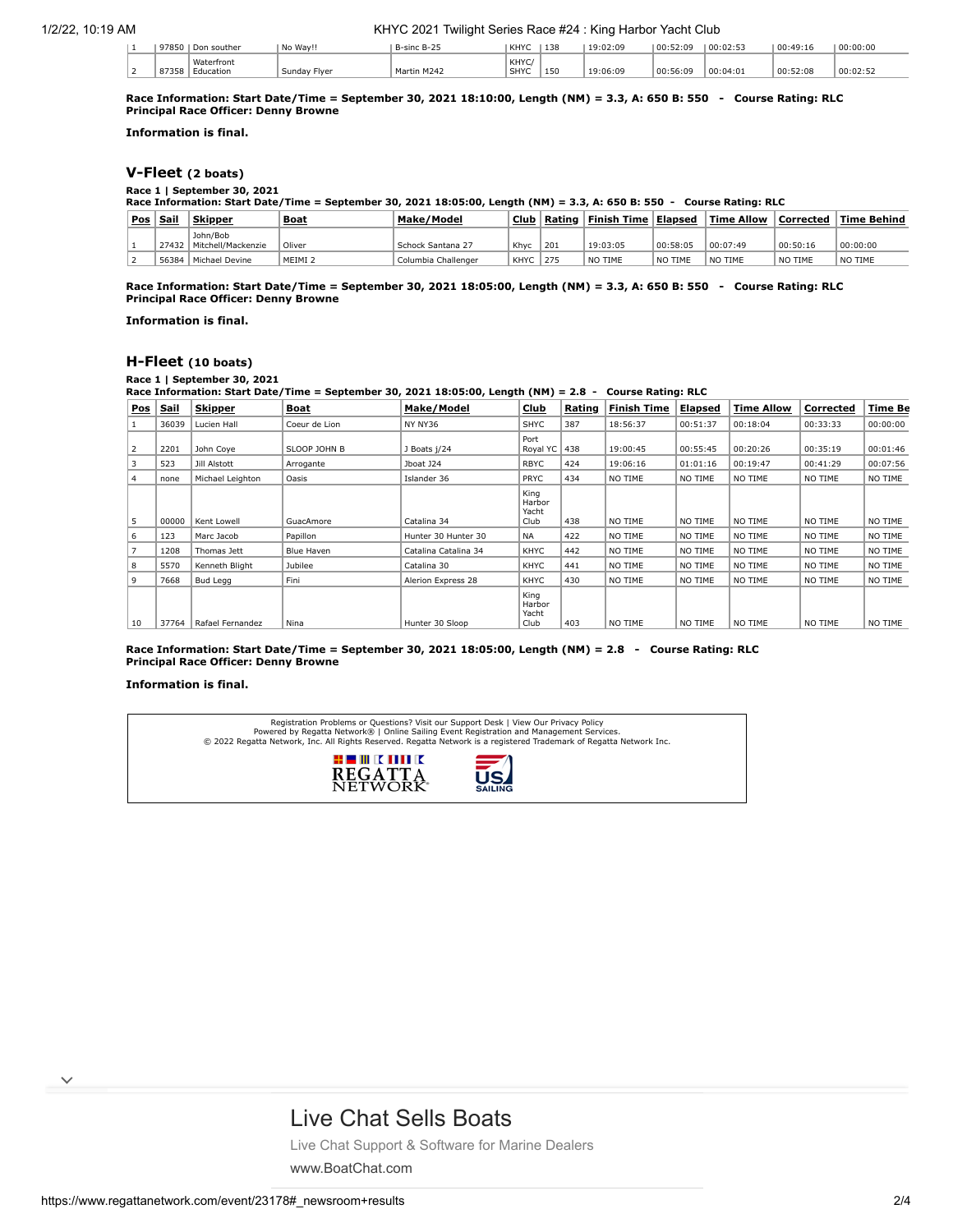# [Live Chat Sells Boats](https://www.googleadservices.com/pagead/aclk?sa=L&ai=CS_zYoezRYc-cNsGzngX65KugCYeJsqhdoI3EqN8LiIGUmEMQASDgnvADYMmmgIfIo5AZoAHakq3tA8gBCagDAcgDywSqBOkBT9DCVBc1K9JAtK1pw1SoxYMVltv2OBSbXcmDK3Dt-3XcUhkd1dekD4YZbfujml7qmt4-Cl0k1ldD72Ay3il_4nqDJRfnRR7_HVFugXBi4g4Hya_3lGe7HGDyEi5dIbYbKWvDNBU3JGMXDLuyYkY568YvAi1KJVBhqz2YkpBVQt0mdXsYKPS0xpVw1cUkkiQcFNldyLZPdOzj3xPRBn8_TvoRcfQjvwNvjdKvpCoKSFehAFZJeYWHDKf6QpWY8eEv5nfT1HaxjA7rt5OfOgPP04Ka98h9PZLgDmH7dIaD3NMWe7AgN9OidoDABJHihLiVAaAGLoAHju3SEqgHjs4bqAeT2BuoB-6WsQKoB_6esQKoB9XJG6gHpr4bqAfz0RuoB5bYG6gHqpuxAqgH35-xAtgHANIIBwiAYRABGB-xCZvSITV_fp96gAoBmAsByAsBgAwBuAwBuBOIJ9gTDIgUCNAVAZgWAYAXAQ&ae=1&num=1&cid=CAASEuRo7tO0UzEfoLaqSgRq0MgZuw&sig=AOD64_1kD_hodkvaL9gr3VUQsfpTEbtr8A&client=ca-pub-3849336900697587&nb=0&adurl=https://www.boatchat.com/%3Fcampaignid%3D737782491%26adgroupid%3D40114401553%26adid%3D429894878598%26gclid%3DEAIaIQobChMIj_Hkh9eT9QIVwZmnCh168gqUEAEYASAAEgLmcfD_BwE)

[Live Chat Support & Software for Marine Dealers](https://www.googleadservices.com/pagead/aclk?sa=L&ai=CS_zYoezRYc-cNsGzngX65KugCYeJsqhdoI3EqN8LiIGUmEMQASDgnvADYMmmgIfIo5AZoAHakq3tA8gBCagDAcgDywSqBOkBT9DCVBc1K9JAtK1pw1SoxYMVltv2OBSbXcmDK3Dt-3XcUhkd1dekD4YZbfujml7qmt4-Cl0k1ldD72Ay3il_4nqDJRfnRR7_HVFugXBi4g4Hya_3lGe7HGDyEi5dIbYbKWvDNBU3JGMXDLuyYkY568YvAi1KJVBhqz2YkpBVQt0mdXsYKPS0xpVw1cUkkiQcFNldyLZPdOzj3xPRBn8_TvoRcfQjvwNvjdKvpCoKSFehAFZJeYWHDKf6QpWY8eEv5nfT1HaxjA7rt5OfOgPP04Ka98h9PZLgDmH7dIaD3NMWe7AgN9OidoDABJHihLiVAaAGLoAHju3SEqgHjs4bqAeT2BuoB-6WsQKoB_6esQKoB9XJG6gHpr4bqAfz0RuoB5bYG6gHqpuxAqgH35-xAtgHANIIBwiAYRABGB-xCZvSITV_fp96gAoBmAsByAsBgAwBuAwBuBOIJ9gTDIgUCNAVAZgWAYAXAQ&ae=1&num=1&cid=CAASEuRo7tO0UzEfoLaqSgRq0MgZuw&sig=AOD64_1kD_hodkvaL9gr3VUQsfpTEbtr8A&client=ca-pub-3849336900697587&nb=7&adurl=https://www.boatchat.com/%3Fcampaignid%3D737782491%26adgroupid%3D40114401553%26adid%3D429894878598%26gclid%3DEAIaIQobChMIj_Hkh9eT9QIVwZmnCh168gqUEAEYASAAEgLmcfD_BwE) [www.BoatChat.com](https://www.googleadservices.com/pagead/aclk?sa=L&ai=CS_zYoezRYc-cNsGzngX65KugCYeJsqhdoI3EqN8LiIGUmEMQASDgnvADYMmmgIfIo5AZoAHakq3tA8gBCagDAcgDywSqBOkBT9DCVBc1K9JAtK1pw1SoxYMVltv2OBSbXcmDK3Dt-3XcUhkd1dekD4YZbfujml7qmt4-Cl0k1ldD72Ay3il_4nqDJRfnRR7_HVFugXBi4g4Hya_3lGe7HGDyEi5dIbYbKWvDNBU3JGMXDLuyYkY568YvAi1KJVBhqz2YkpBVQt0mdXsYKPS0xpVw1cUkkiQcFNldyLZPdOzj3xPRBn8_TvoRcfQjvwNvjdKvpCoKSFehAFZJeYWHDKf6QpWY8eEv5nfT1HaxjA7rt5OfOgPP04Ka98h9PZLgDmH7dIaD3NMWe7AgN9OidoDABJHihLiVAaAGLoAHju3SEqgHjs4bqAeT2BuoB-6WsQKoB_6esQKoB9XJG6gHpr4bqAfz0RuoB5bYG6gHqpuxAqgH35-xAtgHANIIBwiAYRABGB-xCZvSITV_fp96gAoBmAsByAsBgAwBuAwBuBOIJ9gTDIgUCNAVAZgWAYAXAQ&ae=1&num=1&cid=CAASEuRo7tO0UzEfoLaqSgRq0MgZuw&sig=AOD64_1kD_hodkvaL9gr3VUQsfpTEbtr8A&client=ca-pub-3849336900697587&nb=1&adurl=https://www.boatchat.com/%3Fcampaignid%3D737782491%26adgroupid%3D40114401553%26adid%3D429894878598%26gclid%3DEAIaIQobChMIj_Hkh9eT9QIVwZmnCh168gqUEAEYASAAEgLmcfD_BwE)

 $\checkmark$